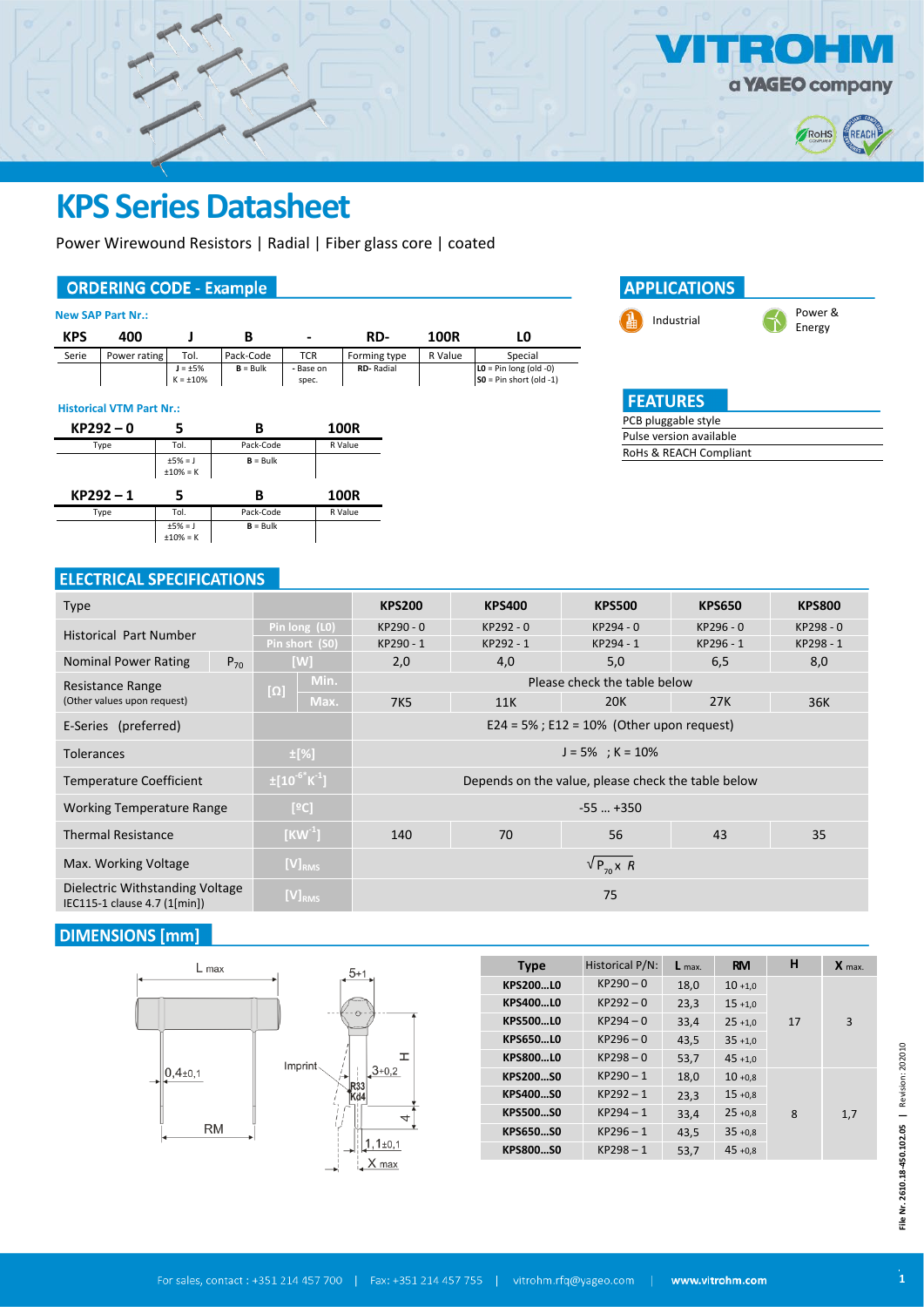

# **KPS Series Datasheet**

| <b>PERFORMANCE DATA</b>                                                                                     |                      |                                                                 |               |                            |               |               |  |  |  |
|-------------------------------------------------------------------------------------------------------------|----------------------|-----------------------------------------------------------------|---------------|----------------------------|---------------|---------------|--|--|--|
| <b>Type</b>                                                                                                 |                      | <b>KPS200</b>                                                   | <b>KPS400</b> | <b>KPS500</b>              | <b>KPS650</b> | <b>KPS800</b> |  |  |  |
| <b>Historical Part Number</b>                                                                               | Pin long             | $KP290 - 0$                                                     | $KP292 - 0$   | $KP294 - 0$                | $KP296 - 0$   | $KP298 - 0$   |  |  |  |
|                                                                                                             | <b>Pin short</b>     | $KP290 - 1$                                                     | $KP292 - 1$   | $KP294 - 1$                | $KP296 - 1$   | $KP298 - 1$   |  |  |  |
| <b>Derating Linear</b>                                                                                      | [°C]                 |                                                                 |               | 70350 (0W)                 |               |               |  |  |  |
| <b>Climatic Category</b>                                                                                    |                      |                                                                 |               | 55/200/56                  |               |               |  |  |  |
| <b>Failure Rate</b><br>(Total, $\theta$ ,, max, 60[%] cont. lev.)                                           | $[10^9 \text{ h}^1]$ |                                                                 |               | appr. 100 depends on value |               |               |  |  |  |
| Endurance<br>IEC60115-1 clause 4.25<br>$(P_{70} \ @ \ 70[°C], \ 1000[h])$                                   | $\pm$ [%]            |                                                                 | 3,0           |                            |               |               |  |  |  |
| Damp Heat, Steady State<br>IEC60115-1 clause 4.24<br>(40[°C], 93[% r.h.], 56[d])                            | $\pm$ [%]            | 2,0                                                             |               |                            |               |               |  |  |  |
| <b>Climatic Sequence</b><br>IEC60115-1 clause 4.23<br>$(260^{\pm 5} [^{\circ}C], 10^{\pm 1}[s])$            | $\pm$ [%]            | 2,0                                                             |               |                            |               |               |  |  |  |
| <b>Resistance to Soldering Heat</b><br>IEC60115-1 clause 4.18<br>$(260^{\pm 5} [^{\circ}C], 10^{\pm 1}[s])$ | $\pm$ [%]            | 0,2                                                             |               |                            |               |               |  |  |  |
| <b>Terminal Strength</b>                                                                                    | $\pm$ [%]            | 1,0                                                             |               |                            |               |               |  |  |  |
| <b>Terminal Tensile Strength</b>                                                                            | $[{\sf N}]$          | 40                                                              |               |                            |               |               |  |  |  |
| Solderability<br>IEC60068-2-20<br>$(245^{+5}[9C]\,3^{+0,5}[s])$                                             |                      | Solder bath method (> 95% coverage)                             |               |                            |               |               |  |  |  |
| Marking<br>IEC60062                                                                                         |                      | On termination; value 3 digits, Tolerance, Production date code |               |                            |               |               |  |  |  |

# **ELECTRICAL CHARACTERISTICS**

### **RESISTANCE RANGE (minimum) TEMPERATURE COEFFICIENT**

| <b>New</b><br>P/Nr.<br><b>Type</b> | <b>Historical</b><br>$P/N$ : | ±10<br>[%]      | ± 5<br>[%]      | New P/Nr.<br><b>Type</b> | <b>Historical</b><br>$P/N$ : | $400 \pm 50$ ppm/K |             | $-20 \pm 60$ ppm/K |             | $0 \pm 10$ ppm/K |            |
|------------------------------------|------------------------------|-----------------|-----------------|--------------------------|------------------------------|--------------------|-------------|--------------------|-------------|------------------|------------|
| <b>KPS200</b>                      | $KP290 - 0 / -1$             | OR <sub>1</sub> | OR <sub>2</sub> | <b>KPS200</b>            | $KP290 - 0 / -1$             | $\geq$ OR1         | $\leq$ 0R27 | $\geq$ 0R3         | $\leq$ 510R | $\geq$ 560R      | $\leq$ 7K5 |
| <b>KPS400</b>                      | KP292 - 0 / -1               | 0R15            | OR <sub>3</sub> | <b>KPS400</b>            | KP292 - 0 / -1               | $\geq$ 0R15        | $\leq$ 0R56 | $\geq$ 0R62        | $\leq 620R$ | $\geq 680R$      | $\leq$ 11K |
| <b>KPS500</b>                      | $KP294 - 0 / -1$             | 0R27            | 0R47            | <b>KPS500</b>            | KP294 - 0 / -1               | $\geq$ 0R27        | $\leq$ 0R62 | $\geq$ 0R68        | $\leq 1K1$  | $\geq 1K2$       | $\leq$ 20K |
| <b>KPS650</b>                      | $KP296 - 0 / -1$             | <b>OR39</b>     | <b>OR68</b>     | <b>KPS650</b>            | KP296 - 0 / -1               | $\geq$ 0R39        | $\leq$ 1R3  | $\geq$ 1R5         | $\leq$ 1K6  | $\geq 1K8$       | $\leq$ 27K |
| <b>KPS800</b>                      | $KP298 - 0 / -1$             | 0R47            | 0R91            | <b>KPS800</b>            | KP298 - 0 / -1               | $\geq$ 0R47        | $\leq$ 1R6  | $\geq$ 1R8         | $\leq$ 2K   | $\geq$ 2K2       | $\leq$ 36K |

# **TEMPERATURE RISE**

#### **Solder Joints**



File Nr. 2610.18-450.102.05 | Revision: 202010 **File Nr. 2610.18-450.102.05 |** Revision: 202010